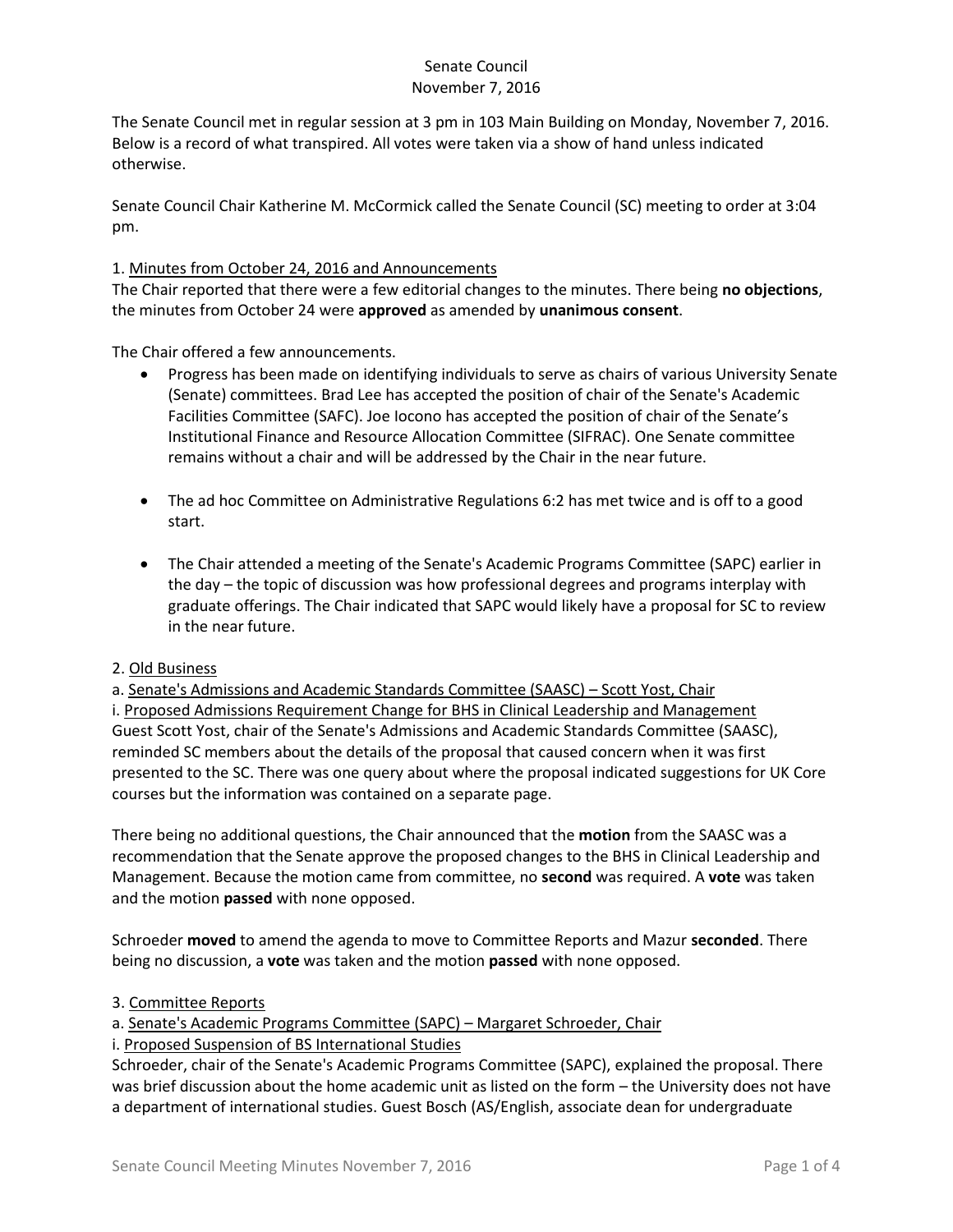programs) said she would send a revised form in within 24 hours. Grossman was reassured by Bosch that the International Studies program does have a functioning faculty of record.

The motion from the SAPC was a recommendation to approve the suspension of admission into the BS in International Studies, in the Department of International Studies in the College of Arts and Sciences. Because the motion came from committee, no **second** was required. A **vote** was taken and the motion **passed** with none opposed.

## b. Nominees for External Review Committees

The Chair explained that she had sent a query for more information about external review committee nominees and had not yet heard back. She suggested the SC move to the other nominees and there were no objections.

## c. Academic Area Advisory Committees and other Committee Vacancies

- i. Academic Computing Committee
- ii. University Appeals Board
- iii. Senate Hearing Panel (Privilege and Tenure)
- iv. Academic Area Advisory Committee for the Physical and Engineering Sciences
- v. Academic Area Advisory Committee Health Care Clinical Sciences

SC members discussed committee nominations and identified the requisite number of nominees for each committee.

### (3. Committee Reports)

ii. Proposed New Graduate Certificate in Engineering in Healthcare

Schroeder explained the proposal. Guest David Pienkowski (EN/Biomedical Engineering) was present but there were no questions from SC members. The **motion** from the SAPC was a recommendation to approve the establishment of a new Graduate Certificate in Engineering in Healthcare, in the Department of Biomedical Engineering within the College of Engineering. Because the motion came from committee, no **second** was required. A **vote** was taken and the motion **passed** with none opposed.

### 4. Tentative Senate Agenda for November 14, 2016

SC members discussed the tentative Senate agenda and removed a couple items and reordered the items under "Committee Reports." Although SC members did not vote on the agenda, there were no objections to the revisions discussed.

### (2. Old Business)

d. Canvas and Retention Efforts – Associate Provost for Academic Excellence Operations Kirsten Turner Guest Kirsten Turner, associate provost for academic excellence operations, discussed with SC members a desire on the part of leadership to improve retention efforts. Turner explained that there is technology available to pull grade- and other student-related data from Canvas so faculty do not have to manually send out academic alerts. If faculty volunteer to participate in the initiative, they can set up parameters in Canvas to automatically send academic alerts if X happens or if Y happens. Any faculty member can volunteer to participate, but Turner noted that it might be particularly helpful for faculty who teach large courses – instead of manually sending out 150 academic alerts, Canvas could do it automatically. Turner emphasized more than once that this would only take place if a faculty member wants to volunteer – a faculty member who wants to participate needs to opt in and ask to have the parameters set up. The alert would be generated and then the appropriate student advisor would be notified with subsequent feedback provided to the faculty. A full feedback loop would be facilitated by this process.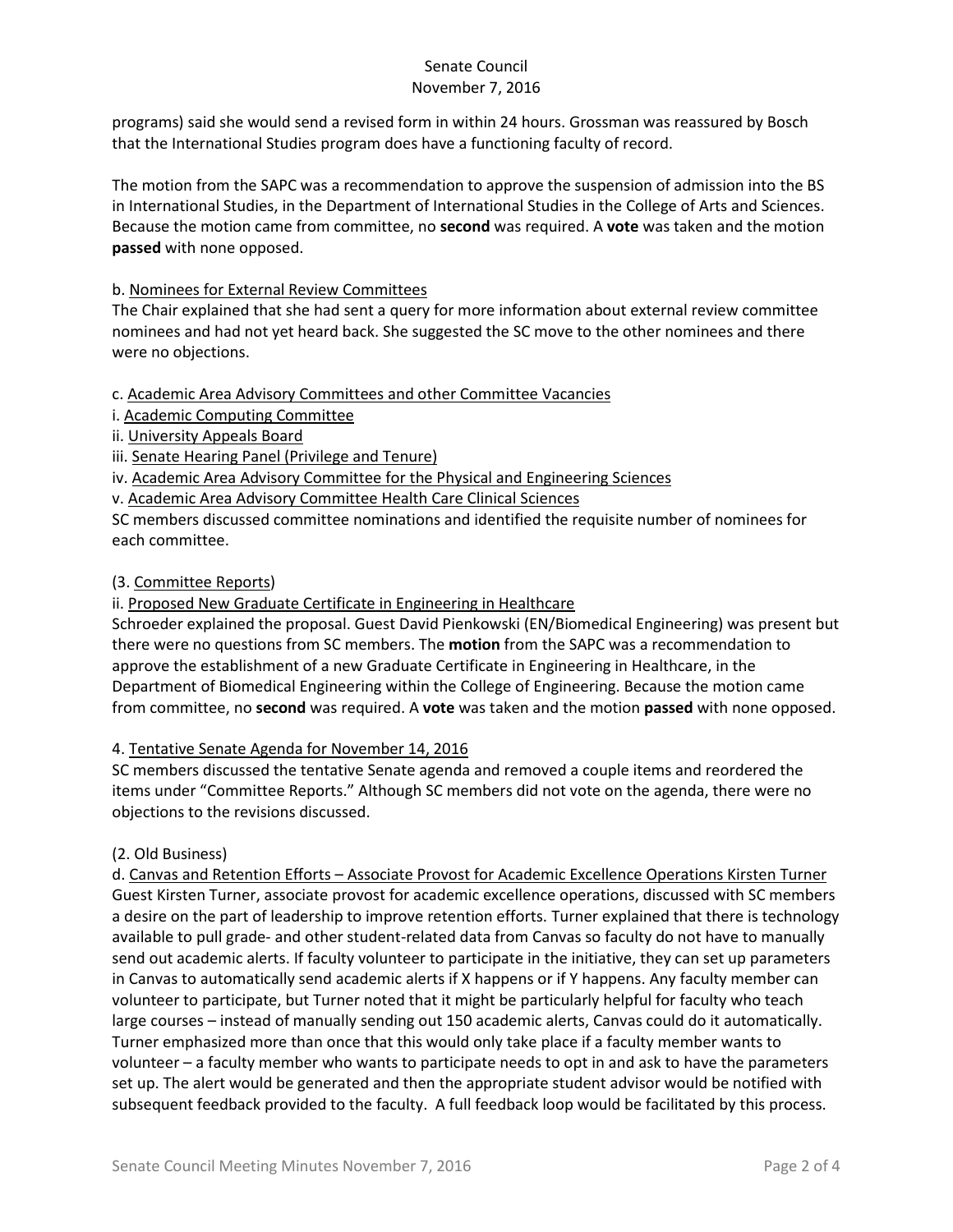In response to Grossman, she clarified that there were standard criteria already established for academic alerts but she would have to check to see if faculty can set additional criteria. Lauersdorf asked if the faculty member would know if an alert was sent and Turner said she would check on that. Turner stated that one problem with the current academic alert system was that it did not offer a good feedback loop to faculty. She said she had taught classes and sent alerts and did not feel there was a strong feedback alert back to her.

There were additional questions and comments from SC members, but there did not appear to be any opposition to the initiative. Turner said that the initiative was in its early stages and small steps were being taken to determine if it was worthwhile to fully pursue. Blonder asked about how faculty would be informed about the opportunity and Turner explained that deans and associate deans were aware of it and it was expected that they would further share with faculty. Turner noted that the initiative would not be widely announced until the bugs were worked out.

Turner explained that there was an additional effort to integrate behavioral alerts and academic alerts to create more of a coherent case management system for students in need of assistance. Having a more integrated process would allow for a scenario in which an RA could receive an alert, knock on a student's door, and initiative a conversation about, for example, why the student had not been to any classes in the past week. She said the overall intent was to make the alerts less siloed and create a stronger profile of what was happening in a student's life. It is common for a student's behavioral issues to feed into academic issues and vice versa – the intent is to have a fuller picture to better help a student in need.

Moving to another topic, Turner said that a small group was looking at the final examination schedule, primarily due to a student having been robbed at night when walking on campus from a nighttime final exam. She said the intent was to decrease the number of night final exams for students, although it was well known that many large classes needed to hold exams at night. The intent was to check on classes with less than 100 students that had nighttime exams. One particular department on campus had a long-standing practice of offering their final exams at night for classes of 30 students, but there was no real reason for it other than habit and tradition. It was not feasible to make any changes for fall 2016, but the small group was looking at the possibility of changes for the spring 2017 semester.

SC members were mostly amenable to further discussions about final exam changes for smaller-sized classes, but emphasized the importance of consulting with departmental faculty before creating a standardized administrative rule that permits nighttime exams only for classes with very large enrollments. In response to a suggestion from Blonder, Turner said she was working with UK Police on the issue, too, as well as working to get a heat map on where the nighttime exams were located and try to have increased patrols in the corridors between exam sites and residence halls.

### 5. Items from the Floor (Time Permitting)

Grossman raised an issue that was brought to his and Blonder's attention. A faculty member gave an assignment about video and social media and one of the students who turned in their assignment included the student verbally abusing the faculty member. The issue the faculty member raised was that the UK employees responsible for addressing possible violations of the student code determined that because the assignment was submitted online, it did not constitute interrupting a class and that the verbally abusive speech was okay due to it being free speech. Grossman and Blonder offered additional